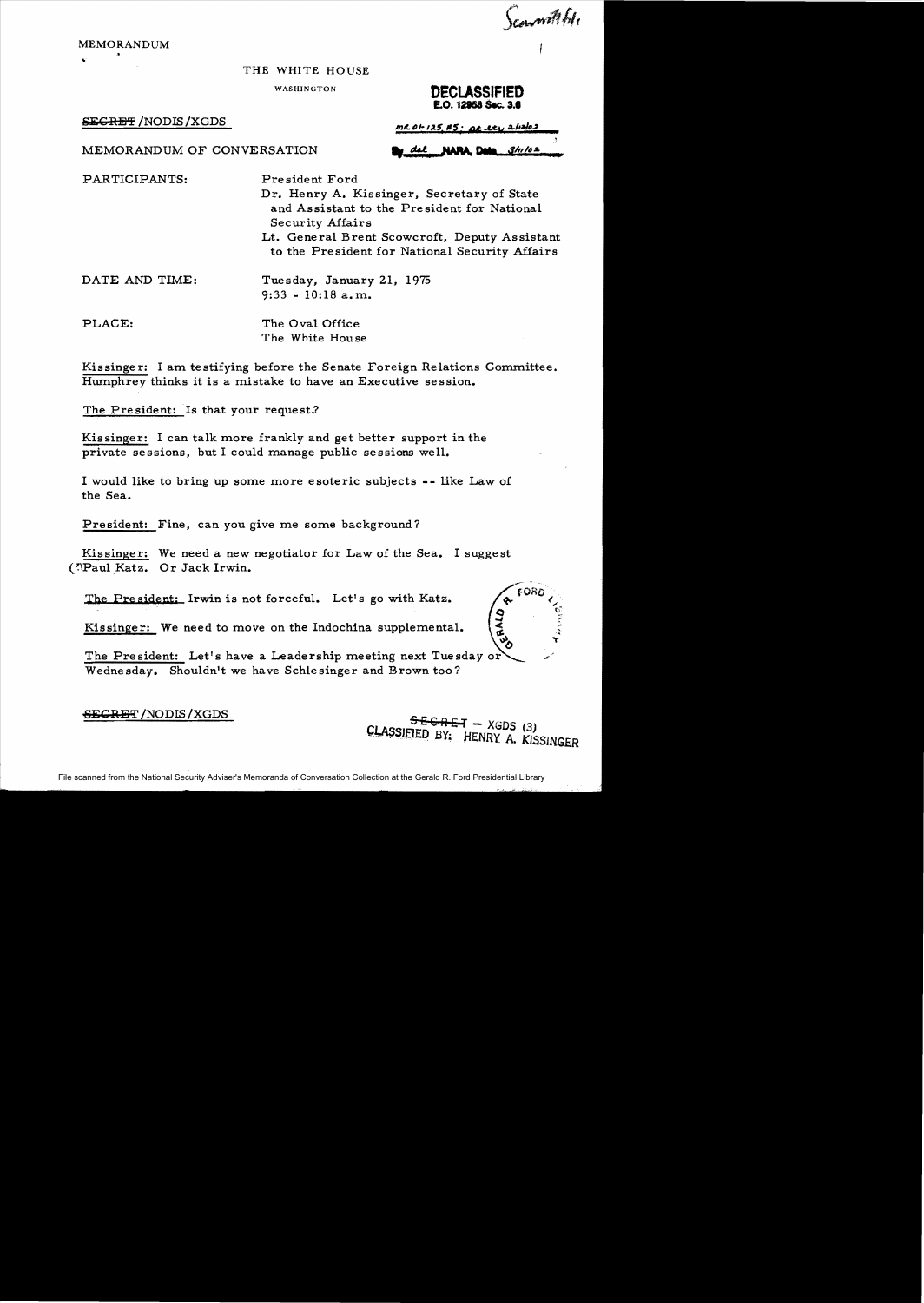## **'&E6RET** /NODIS /XGDS - 2 -

Kissinger: Of course. Brown could brief on the military situation and I could go over the political situation.

We have an MBFR meeting Thursday. There is no fundamental decision to make. We'll have you a book by tomorrow night. Our original decision was insane. There is no chance of Soviet acceptance. We have now proposed a nuclear package sweetener. The significance of the sweetener is not the withdrawal but that it results in a de facto ceiling -- that may be attractive to the Soviets.

The President: What about the second stage?

Kissinger: The present position is we do this in exchange for a common ceiling at the end of the second stage. We should hang with it but we may have to give way on getting the Soviet approval. Our big problem is the Soviet-perceived weakness of our govermnent.

We gave Dobrynin the letter from you.

The Syrians now are becoming more moderate and saying five -toten kilometers would be fine. But we can't mention that to Israel right now.

The President: Max Fisher is coming in later this week.

Kissinger: Dobrynin asked whether you thought you should ask for the removal of Section IV of the Trade Bill. I think it is premature.

The President: I really think so.

Kissinger: I could say to the Senate Foreign Relations Committee let's wait a bit and see the developments.

The President: If we ask for removal of Section IV and EXIM, that will divert Congress from the energy and tax programs. Let's focus on one thing at a time.

Kissinger: I think your speech is coming out well.

The President: If they don't have a program, they at least shouldn't try to stop ours.



<del>SECRET/</del>NODIS/XGDS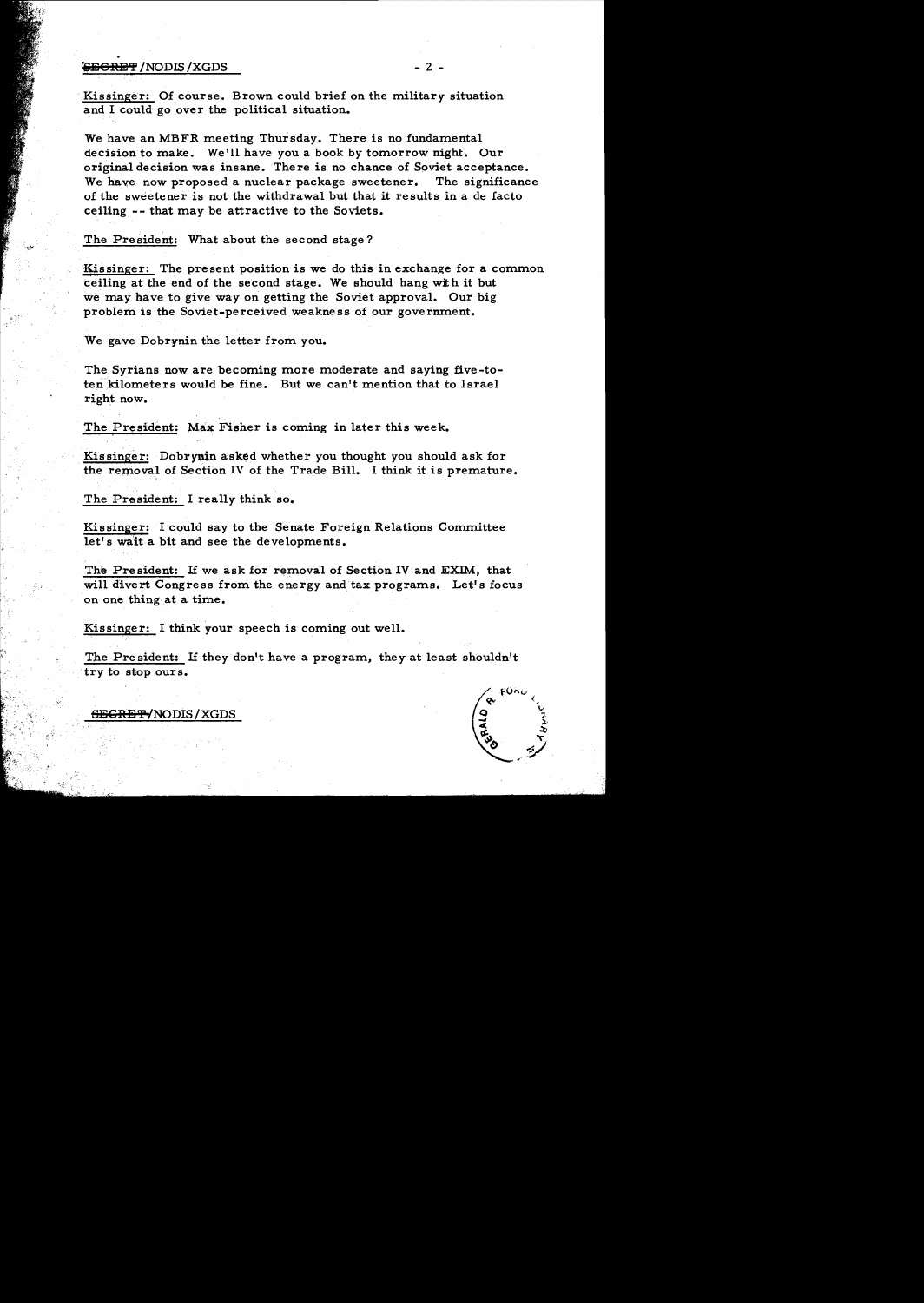## $\frac{1}{2}$   $\frac{1}{2}$   $\frac{1}{2}$   $\frac{1}{2}$   $\frac{1}{2}$   $\frac{1}{2}$   $\frac{1}{2}$   $\frac{1}{2}$   $\frac{1}{2}$   $\frac{1}{2}$   $\frac{1}{2}$   $\frac{1}{2}$   $\frac{1}{2}$   $\frac{1}{2}$   $\frac{1}{2}$   $\frac{1}{2}$   $\frac{1}{2}$   $\frac{1}{2}$   $\frac{1}{2}$   $\frac{1}{2}$   $\frac{1}{2}$   $\frac{1}{2}$

Kissinger: Dobrynin said the collapse of authority here is most worrisome. He says the Select Committee on Intelligence will not be understood by the Politburo.

The President: Did you see that McClellan and Stennis opposed it?

Kissinger: On SALT, there are no major differences. We can't afford a blowup; on Vladivostok.

The President: What things are there?

Kissinger: There is the cruise missile. Vladivostok is ambiguous on it, but there is a loophole in the Aide Memoire. We are going to try a formula, but we may have to come back to you on it.

We have the problem of Minuteman III at Malmstrom. We may want to hold up on that.

The President: Is Colby still talking collateral constraints?

Kissinger: No, we are in good shape on that. We have a list of must issues and another of desirable ones.

There is a problem on telemetry. If we ask them about that, we may push them further than they now propose.

Kissinger: There is a new Chinese constitution, that even codifies the, anti-Soviet line.

The President: How about Cyprus?

Kissinger: The last meeting was bad. The Turks are like the dumb Israelis. They are not helpful at all right now.



<del>JEGRET</del> /NODIS /XGDS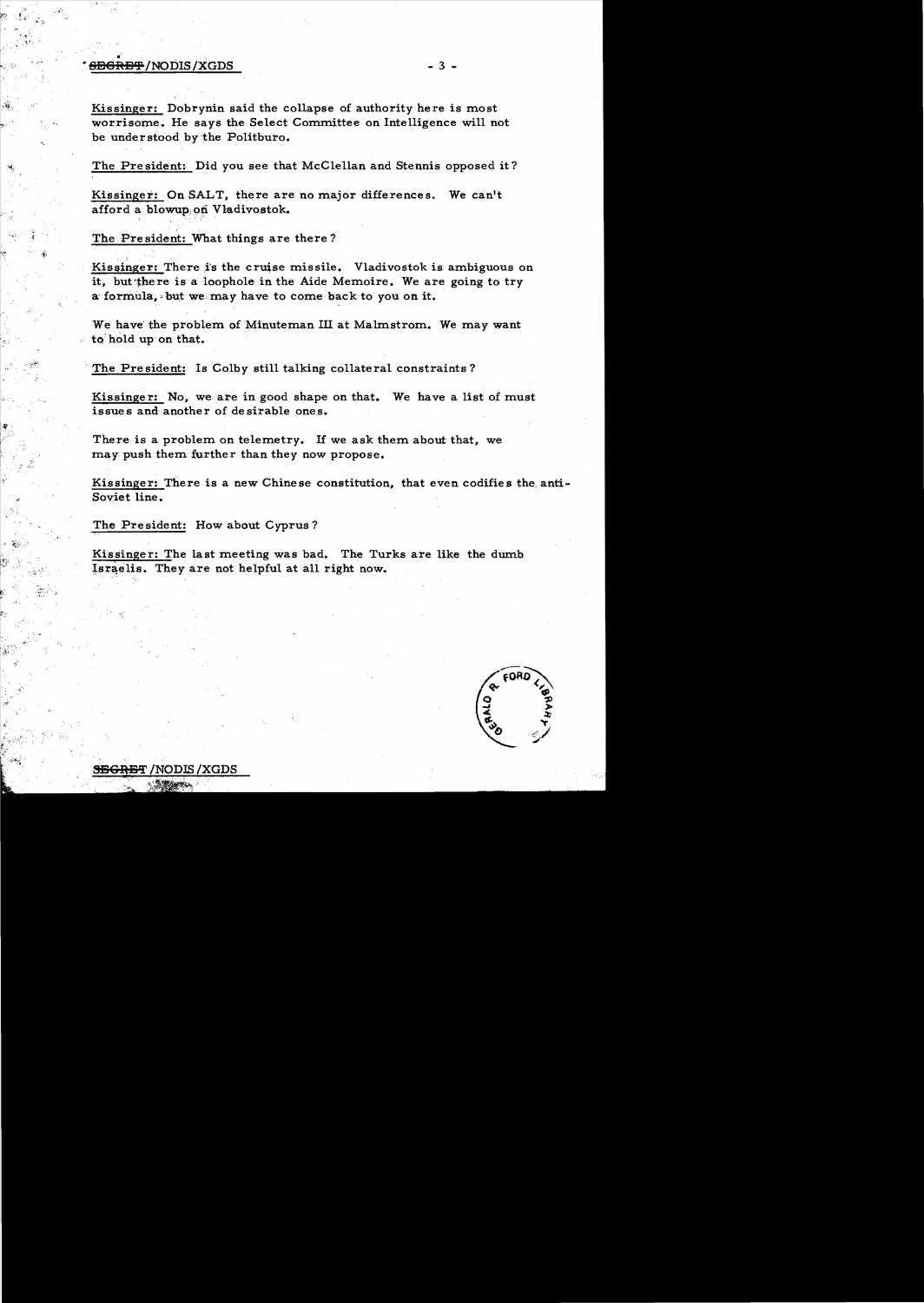$P/K = 18$  and  $P/K = 18$  and  $25$ Juenday<br>9:33-10:18 AM K I am textifying to SERC, Hungchen think it a smotable There executive r so that your request?<br>Le 2 care toth more possibly + get better report in<br>provint service, but 2 center manage public servine devantel bilite bing up some more exoteri subjects the hard Sea. P Finis, can you give the some hastypour. K We need a new - hystata for hos. I suggest Paul Katz. Or fack drum. R We need to wrove on Judochnia Svyphonoritor P Lite home Lendwishing with with Tier or Wed. Shouldn't me home Schles & Brown Too? R Openmer, Bonn could big on third it & several go ano pol. sit. We have nost R noty Thurs. The fundamental dension - houra been by townsure mysit. Own carginal creation cross modern - me shower of Sur acceptance. We have some proposed a indian parkinge survitions. The sey of c use sensetion is not c w/ chancel hat chet it resultain a de parte ceiting - that may be altritri & Sur. Pulst about 2 rd stage 12 / espect positivis is un de this in xchange for common centing at uncl 2 nd Stops. We shall know w/ it but an may have to give way an getting som approved. One big port is Sor precied ceratives fam got. \* We gave Dely letter from your Syrians now are becoming more worked + saying AUTHORITY for me 01-126 #5; set its, 2/12/02 BY  $\frac{1}{\sqrt{2}}$  NLF, DATE  $\frac{5}{26}$ 

⊁

ート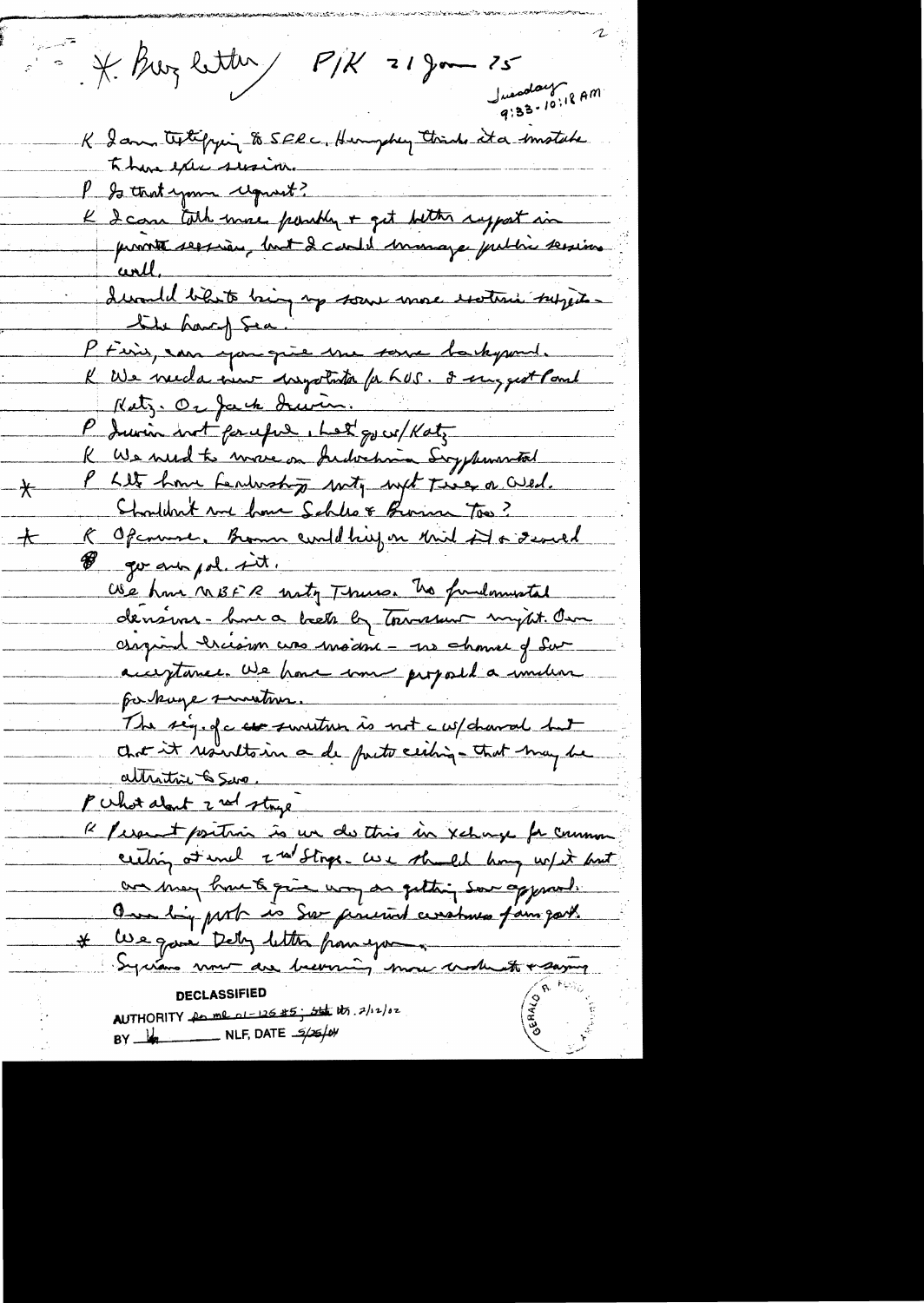underston - handport 5-10 km eventd be fine. But us const martin Cut to I upot mm. P Muy Fisher coming in later this work<br>L D tog asked whether your that your should onte for Pd unity thanks. K fault su BSFRC lette unt uit + me <u>Olymts. St.</u> P If we ask for convert of section IV - XM, that unll an thing at a tries. Il & thick you speech is county ant will.<br>P Ifthey drut have a prop, though at hast showed bit tony to the resource. K Doly said it colleger farthing his is moteveryons by Polatine P Des par ses that he Wellen + Stanis opposed it.<br>K Over Salt, there are used major dependences. We cont K Thre is a cruise marsle. Veal is avulymons to come book to you are it. We have a port of M M TI at mathemation. We may P So Estry still to thing collateral crostrumts. K tro, we are good shope dethat, less ham a bit Jement essure randther p des violve aves. Than is a prob on telementy. If we ask them shown that, and ency Bush Them further than Joy now propose